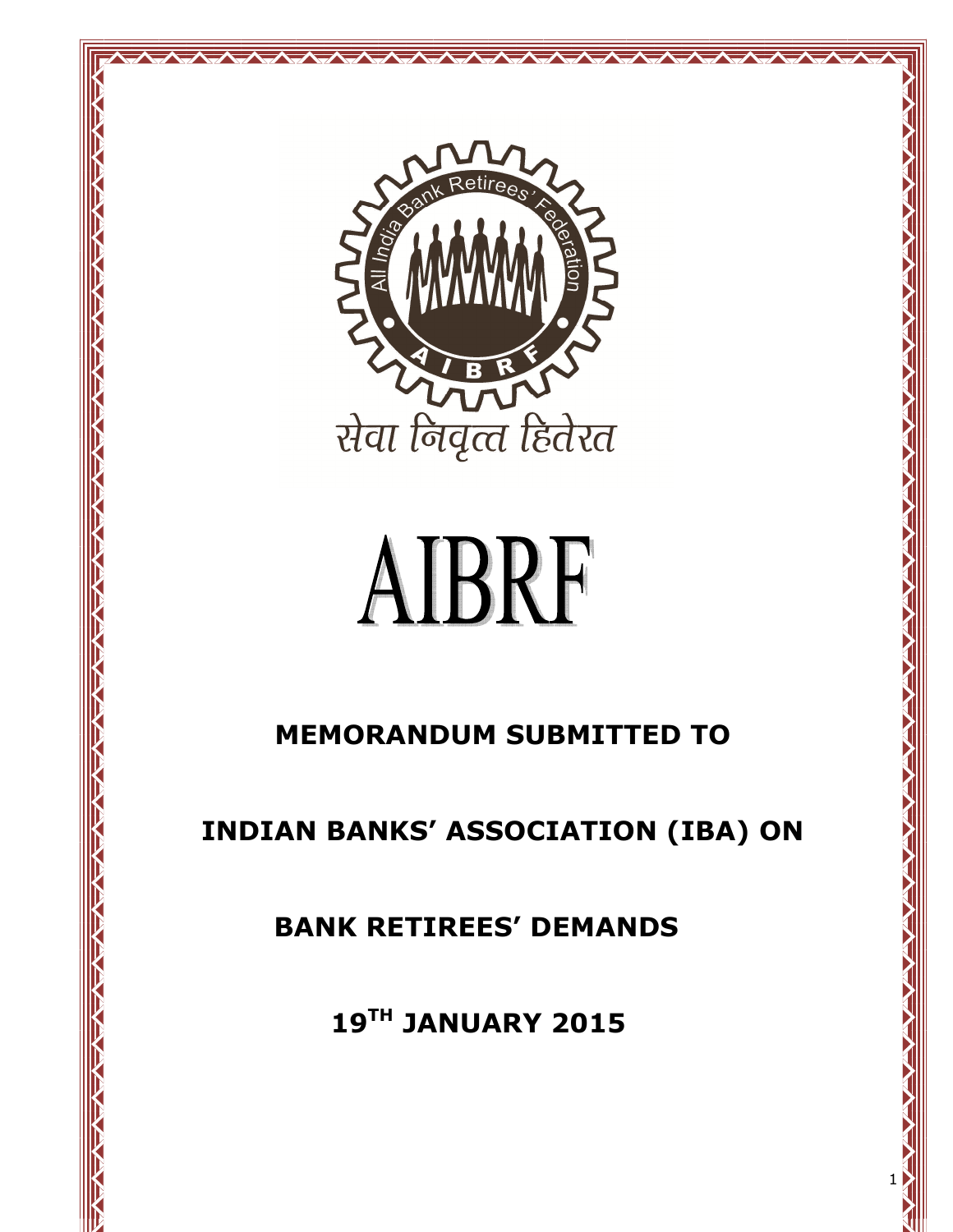# MEMORANDUM

Shri Rajeev Rishi, Chairman, Negotiating Committee, Indian Banks' Association (IBA), MUMBAI.

Respected Sir,

# RE: ON RETIREES' DEMANDS/ISSUES

 We have come to know from the communications issued by you as well as by UFBU that IBA has now improved offer to twelve and half percent and also has taken initiative to conclude the negotiation by  $15<sup>th</sup>$  February 2015.

2. We also find that in the next rounds of discussion, one of the issues to be discussed will be improvements in Superannuation benefits. As you know, the past retirees have huge interest in the superannuation benefits, in particular, improvements in pension benefits.

3. Bank retirees have organised themselves independently in last one decade to protect their interest and to resolve pension related issues. Number of bank retirees has already crossed 3 lakhs and may go beyond 5 lakhs in the next 3 years. All India Bank Retirees' Federation is pioneer in organising the bank retirees. It was formed in the year 1995. Today it has membership of more than 1.25 lakhs.

## WHY IBA SHOULD HOLD DISCUSSION WITH AIBRF ON PENSION RELATED ISSUES BEFORE FINALISING THE SETTLEMENT:

 We have been consistently demanding that IBA must also hold discussion with AIBRF before finalisation of the ensuing wage settlement for the following reasons:

(a) As stated above retirees are important stake holders in the pension related issues;

(b) They have organised themselves independently;

(c) It is trend in the government, defence and RBI that retirees are recognised as separate and independent group and are given periodical audience by the authorities concerned on the pension related issues. We understand that RBI Governor has held meetings with the representatives of retirees on pension updation issue in the recent past and taking into account their views, RBI has sent proposal on updation to the government for approval. Similarly, Seventh Pay Commission has given opportunity to the representatives of government retirees to submit memorandum on pension issues;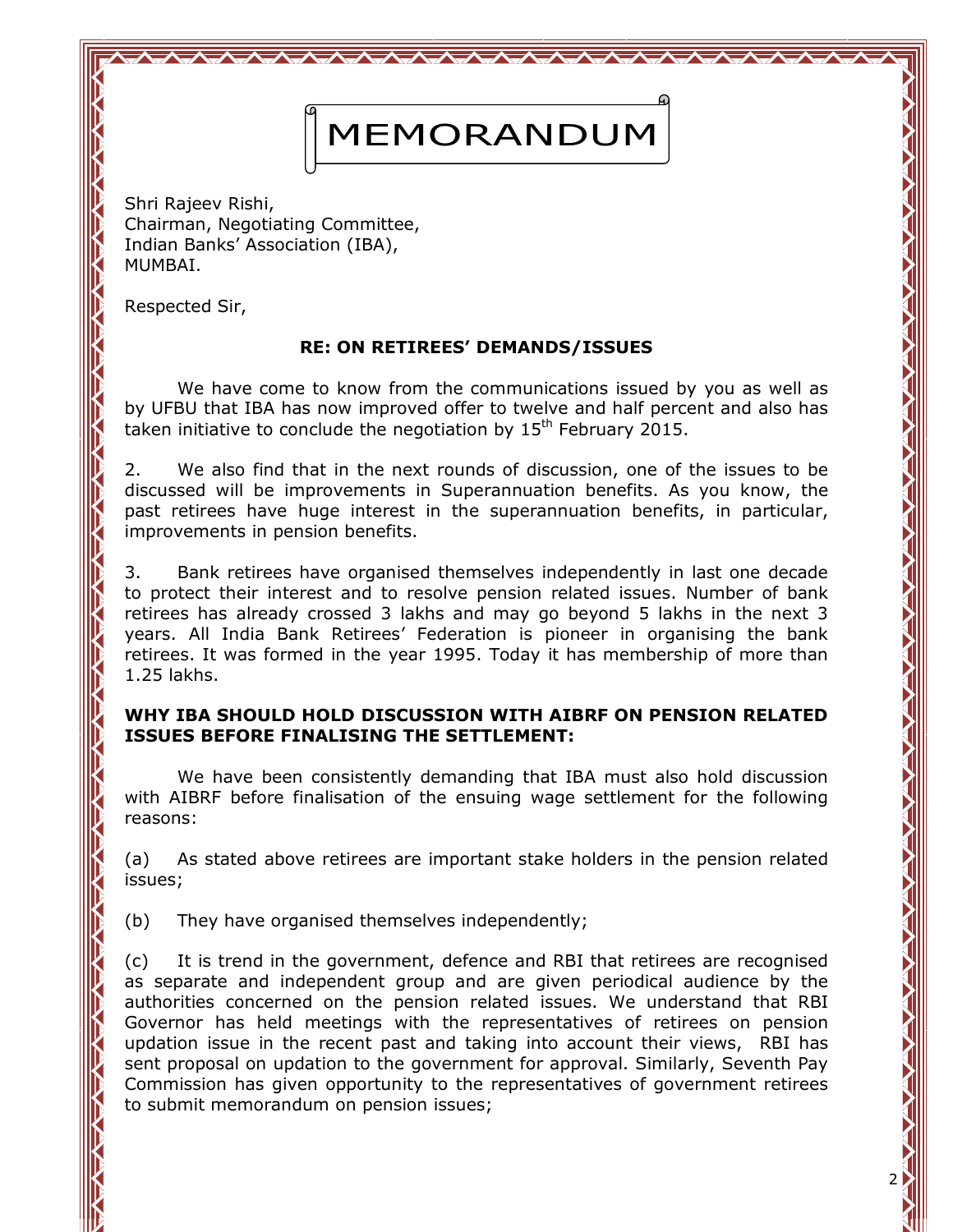(d) AIBRF representatives have been meeting the Officials of DFS to impress upon them to ask IBA to take retirees into confidence before finalising the wage settlement. DFS officials are in agreement with AIBRF's demands and have assured to send suitable communication in this regard. We understand that DFS has already written to IBA to hold discussion with the representatives of retirees;

(e) We have been making request to UFBU leadership and all its constituents to raise the issue of holding discussion with the retirees during their meetings with IBA. They are also in agreement with our demand and have assured us that they will take up the matter with IBA. We understand that UFBU representatives have already made the request to IBA in this regard;

(f) The most important point is that holding discussions with the important stakeholder and taking them into confidence will be good HR policy minimising disputes, litigation and creating goodwill for IBA among Senior Citizens.

#### IBA SHOULD SHED RELUCTANCE AND HOLD DISCUSSION

 Our experience in this area with IBA has so far been highly disappointing and many times, humiliating too. We are at a loss to understand the logic and reasoning for having very strong reservations for not giving appointments to the representatives of retirees and not bothering to even acknowledge their communications by IBA officials. We feel that this stand of IBA needs urgent review.

 We can assure that we would like to hold the discussion with IBA in a professional and logical manner and you will not find quality of our deliberations any inferior.

In view of the above, it is our humble request to immediately hold discussion with the representatives of AIBRF before concluding negotiation on pension related issues.

#### DEMANDS AND ISSUES OF RETIREES

 AIBRF would like to discuss the following issues related to improvements in existing provisions of Pension Regulations to be approved and sanctioned in the ongoing wage settlement.

# (1) UNIFORM DEARNESS RELIEF TO ALL PENSIONERS

 We demand that uniform Dearness Relief should be paid to all the pensioners irrespective of date of retirement in terms of the rates, frequency and base. Dearness Relief to those who retired before November 2002 should be brought at par with the post 2002 retirees. Present system is sheer discrimination which needs to be corrected ab-initio in this settlement and arrears for the past period should be paid. RBI has already granted uniform dearness allowance to its Pre-2002 retirees with effect from 01.02.2005 with arrears. Central Government pensioners of all categories have also been getting uniform dearness relief after the implementation of  $5<sup>th</sup>$  Pay Commission recommendations.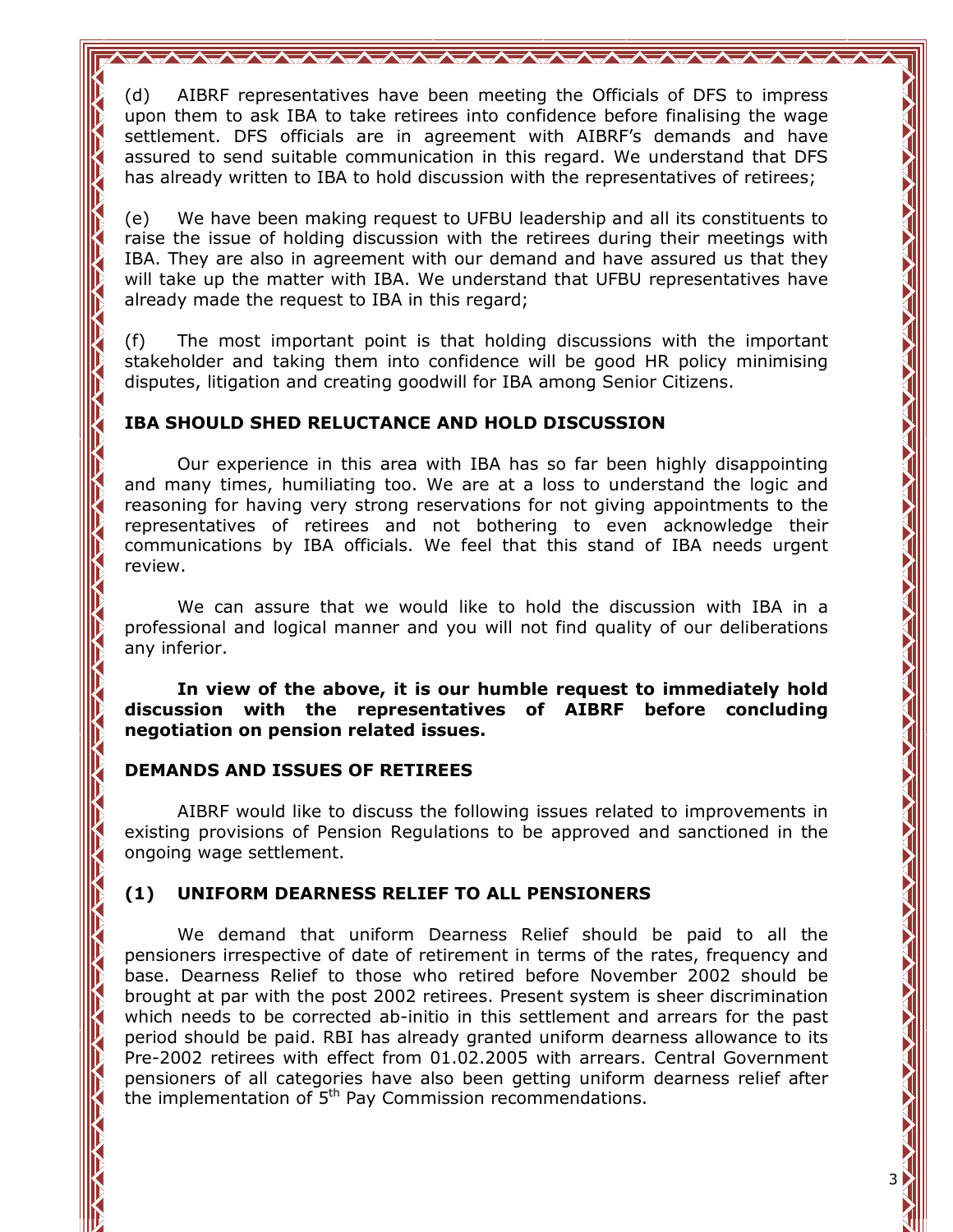Pension Scheme operating in the banking industry is replica of the Government/RBI Schemes in terms of spirit, object and provisions. Further, it is a matter of record that IBA entered into legally enforceable settlement with Unions that DA formula for bank pensioners will be at par with RBI.

**△<del>/</del>//////////////////////////**/

 This demand is pending for more than 7 years. During this long period many pensioners have left this world without getting justice. The number of affected pensioners has come down significantly in the intervening period. It is also a fact that some of Pre-2002 pensioners whose Basic Pension is below particular level are already enjoying benefit of 100 percent dearness relief. In a nutshell, those being deprived of this benefit is now limited and cost escalation due to this factor will be negligible on overall pension cost.

 We also enclose detailed note prepared on uniform dearness allowance analysing all aspects of the issue for your consideration.

#### WE DEMAND HUNDERD PERCENT DEARNESS RELIEF TO PRE-NOVEMBER 2002 PENSIONERS WITH EFFECT FROM 1ST FEBRUARY 2005 AS GIVEN UNDER 8TH WAGE SETTLEMENT.

## (2) PENSION UPDATION OF PAST RETIREES

 Pension Scheme in the banking industry was introduced in 1995 with retrospective effect from 01.11.1993 covering those employees who retired after 01.01.1986. In the last 28 years, basic pension of the past retirees has not been revised despite the fact that basic pension of future retirees was determined on improved basic pay under settlement after settlement. This situation has created huge gap between basic pension of past retirees and those retired in subsequent settlements.

 All pensioners irrespective of date retirement draw their pension from the common Pension Fund under identical pension rules. Therefore, in all fairness, proper alignment should be made in the basic pension of past retirees while according benefit of higher pension to future retirees under new settlement. This logic has been recognised by highest court of this country and is being followed by Pay Commissions for government pensioners. We understand that RBI is actively considering updation of basic pension of its past retirees in alignment with future retirees and has already done one such exercise earlier.

Cost factor and overall pension cost need to be properly aligned and fine tuned between past retirees and future retirees in this settlement. Under pension cost, passing on the benefit of higher allocation entirely to future retirees is not acceptable to AIBRF. Proper formula based on equity and social justice needs to be worked out through discussion and deliberation.

 We also enclose detailed note prepared on updation analysing all aspects of the subject for your consideration.

 WE DEMAND PENSION UPDATION FOR ALL PAST RETIREES BY MERGER OF DEARNESS RELIEF AT 4440 POINTS WITH EXISTING BASIC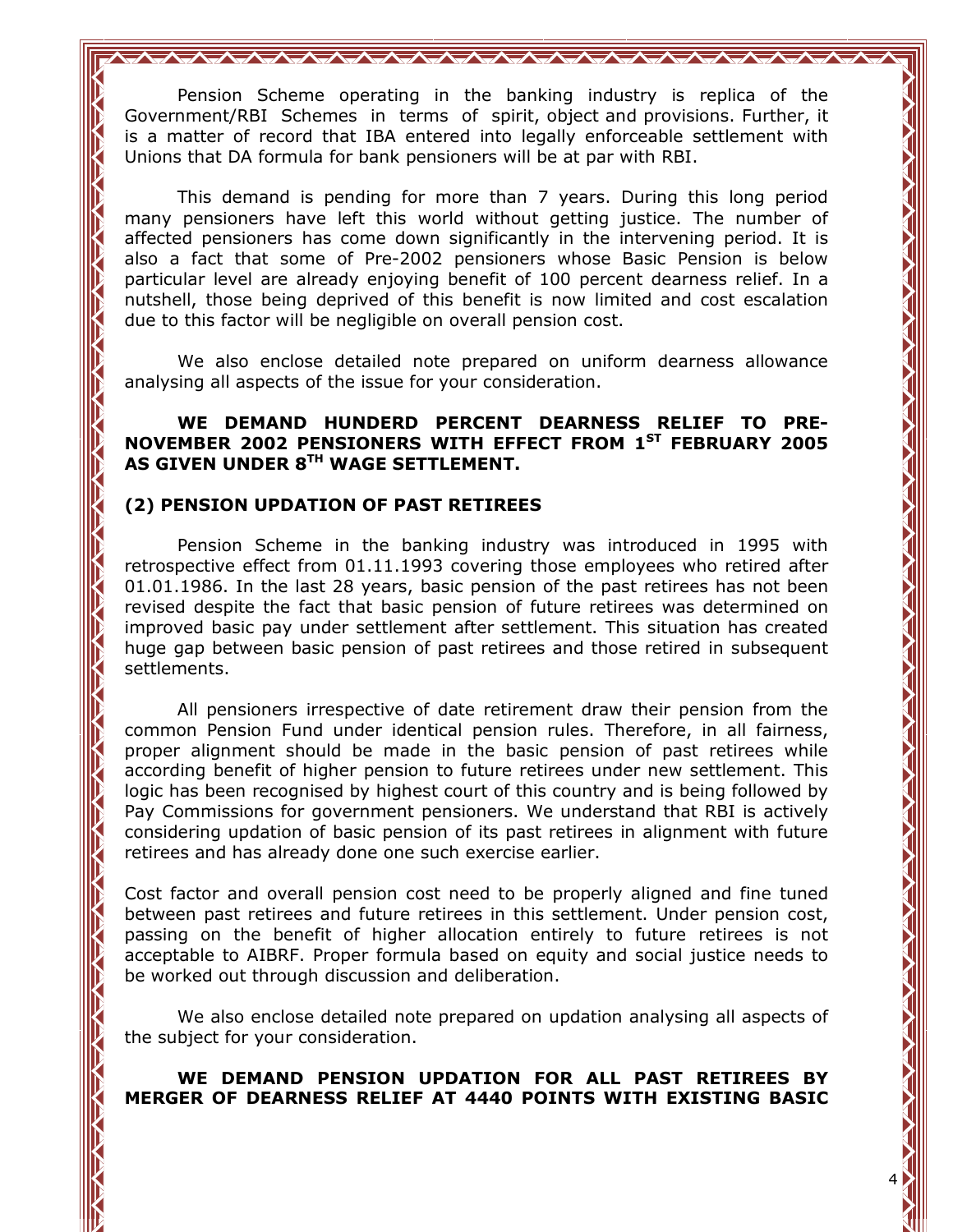PENSION AND GIVING INCREASE IN PER CENTAGE IN BASIC PENSION THEREAFTER ON THE PRINCIPLES AND FORMULA ADOPTED UNDER 6TH PAY COMMISSION.

#### (3) IMPROVEMENT IN FAMILY PENSION

 Family pension applicable to bank pensioners is very low compared to Family Pension Schemes applicable to government and RBI pensioners.

#### WE DEMAND FAMILY PENSION OF BANK PENSIONERS SHOULD BE BROUGHT AT PAR WITH GOVERNMENT/RBI SCHEME AND THIS BENEFIT SHOULD BE EXTENTED TO ALL PAST FAMILY PENSIONERS.

#### (4) UNIFORM HOSPITALISATION SCHEME FOR RETIREES

 Health management is the biggest challenge for Senior Citizens and naturally, working class look for support from their employers after retirement as social welfare measure. This is the universal phenomenon and state policy in all Welfare States.

 At present, as you know, there is no uniform Hospitalisation Scheme for bank retirees. Only some banks are operating some Hospitalisation Schemes for the benefit of retirees, being funded out of Staff Welfare Funds and retirees' contribution. It is seen that there is no uniformity in these schemes, very inadequate benefits and an element of uncertainty in its continuation when needed if adequate funds are not made available from Staff Welfare Funds etc. Health management of Senior Citizens cannot be dependent on such factors.

 We understand that Hospitalisation Scheme for employees on the model of Group Mediclaim Insurance Policy is being considered in this settlement.

WE DEMAND THAT UNIFORM HOSPITALISATION SCHEME FOR RETIREES SHOULD BE MADE AVAILABLE ON THE SAME LINES AS BEING WORKED OUT FOR EMPLOYEES. WE WOULD LIKE TO DISCUSS MODALITIES WITH YOU.

#### (5) PENSION OPTION TO LEFT OVER PAST RETIREES

 One more pension option was given to all existing bank employees. However while extending pension option to past retirees, certain sections of past retirees were left out from this option.

#### WE DEMAND THAT ONE MORE PENSION OPTION SHOULD BE GIVEN TO LEFT OVER RETIREES ON THE SAME TERMS AND CONDITIONS IN THE LAST SETTLEMENT DATED 27.04.2010.

(6) PENSION ISSUES OF FOREIGN BANKS AND PRIVATE SECTOR BANKS' RETIREES

In Foreign Banks such as Standard Chartered Bank, Commutation of Pension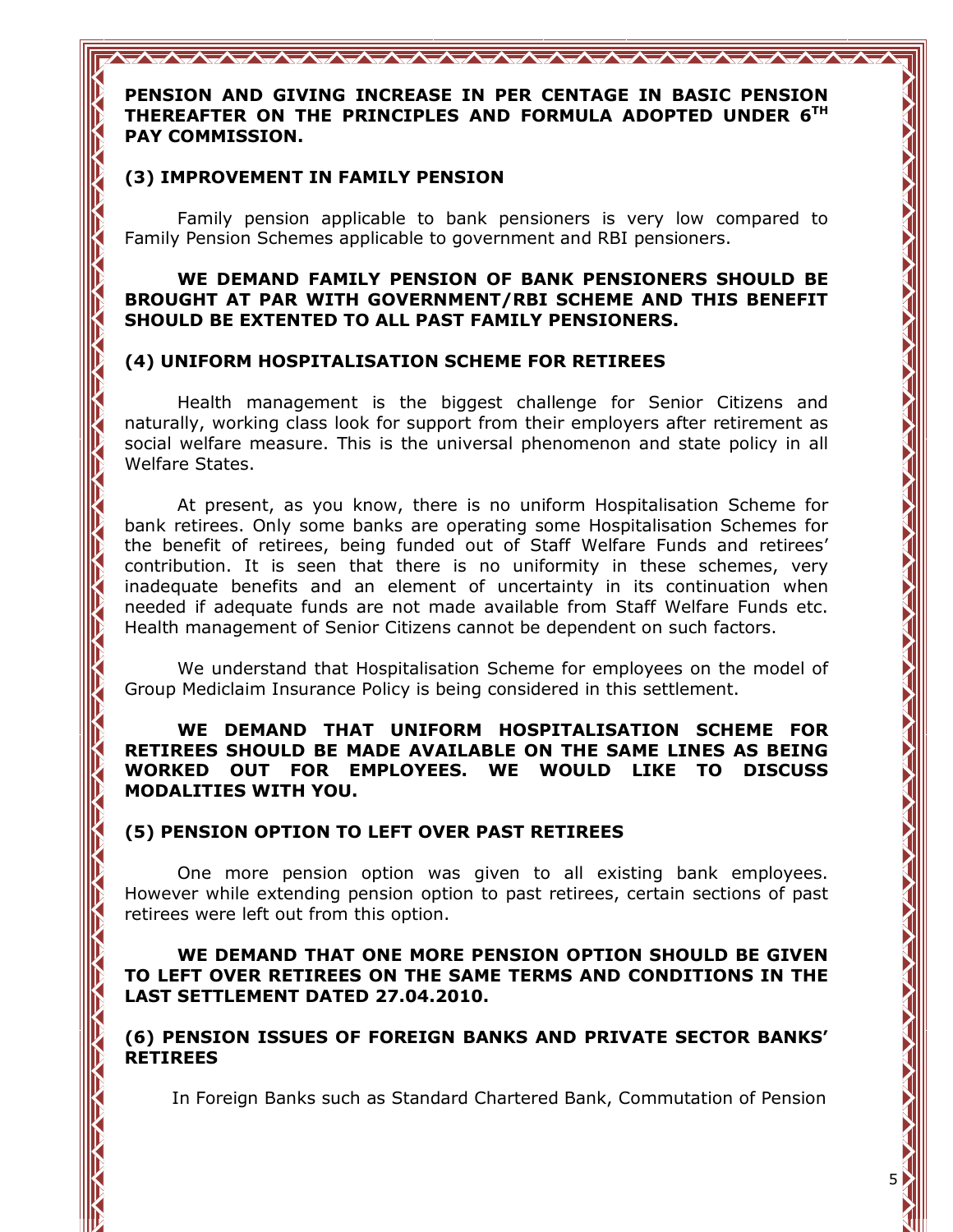is not restored even after 15 years. Further there is no half-yearly change in dearness relief based on the increasing Consumer Price Index.

AVAVAVAVAVAVAVAVAVAVAVAVAVAVA

 Also, it is seen that the new management of Merging Banks fail to honour the promises and commitments made by the Merged Banks under the settlements after merger and acquisition.

 We would like to discuss these issues and also other related issues during the meeting.

## COST FACTOR

As and when improvement in the Pension Scheme is demanded by the retirees, one standard and patent argument of "high cost" is advanced by IBA and the bank managements. While we agree that each improvement involves additional cost, but to brush aside the demand outrightly is not entirely based on facts and proper analysis.

 We have seen that Pension Fund of each bank as well as at the industry level as a whole is showing healthy growth. We find that interest income on the corpus is greater than all annual pension related obligations being met even after lapse of 20 years since introduction of pension, considerable increase in number of active pensioners after introduction of VRS in the year 2000, large number of superannuation in last 2/3 years, high inflation, higher pension to new retirees and many banks not meeting their commitment towards pension funds as per actuarial reports and AS-15 norms etc. We do not feel that there will be any big dip in the pension funds if all the demands listed above are met. Another important angle which is not examined critically from the cost point of view is the likely decrease in number of active pensioners after a few years - because on one side, there will be no new addition in membership and on the other side, decreasing number of pensioners and family pension beneficiaries due to mortality factor. As per our estimation, after expiry of next two decades Pension Funds will be left with huge funds even after meeting all pension obligations. Therefore the argument of high cost being advanced is one sided and needs to be seen in totality.

 Then another aspect that is to be taken into account while determining pension cost is that Pension Scheme is basically a social security measure to provide respectable and dignified life to the Senior Citizens. As such it should be fixed, revised, modified and changed in ways not entirely dissimilar to the salaries. Thus, pension hike is to be linked to rise in salaries.

 We, therefore, humbly request you to take the above aspects into consideration from the view point of cost angle, before taking final decision on our demands for improvement in pensionary benefits for the past retirees.

#### SHARING OF DATA/INFORMATION

 We are living in a regime of openness and transparency. Common man today enjoys the legal right to information. However, it is seen that IBA is most reluctant to share the information with an important stake holder. In this context,